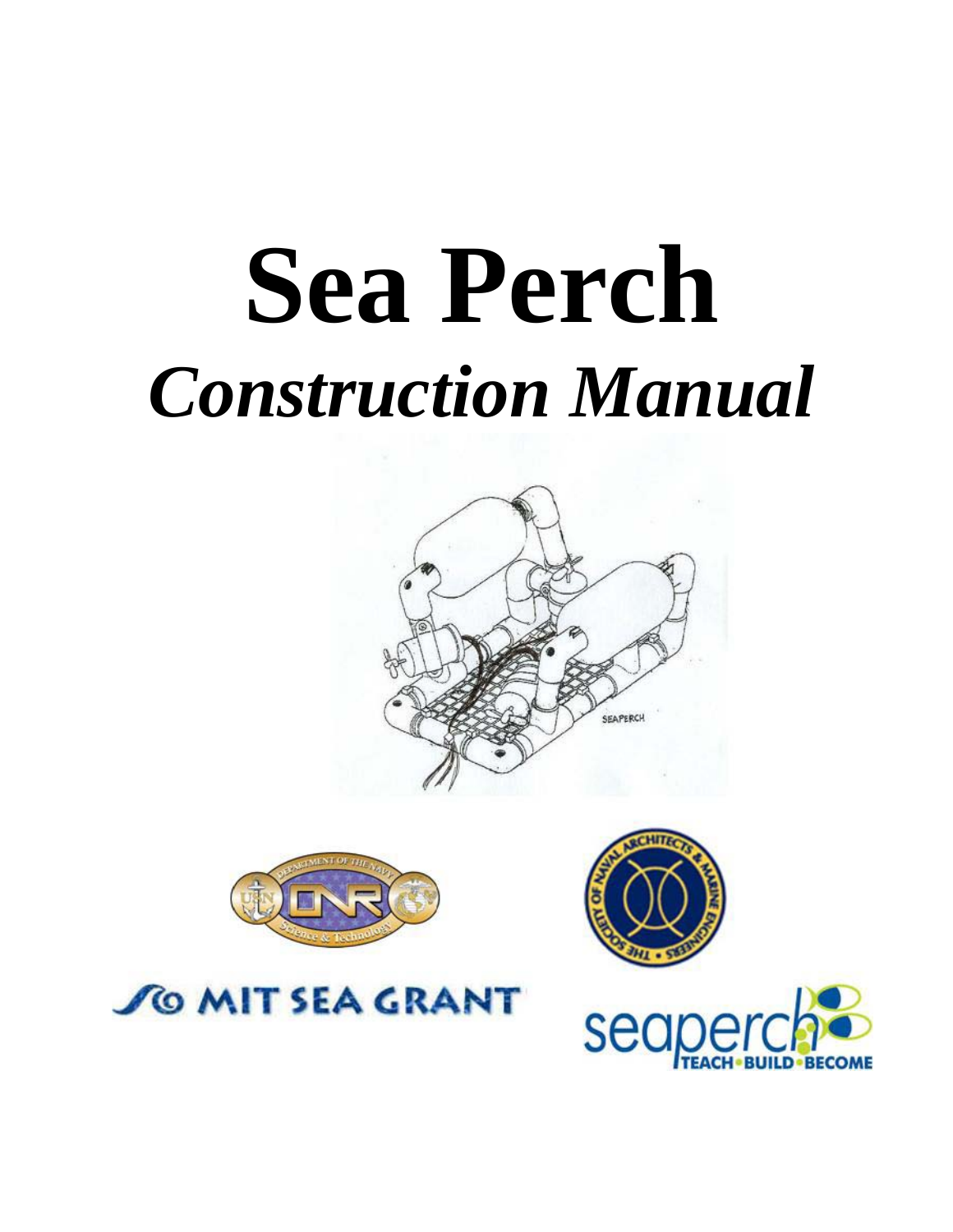# **UNIT 1 ASSEMBLY OF SUBSYSTEM ONE THE VEHICLE FRAME**

#### **FOR THIS UNIT YOU WILL NEED:**

#### **Tools & Materials**

Ruler Marker PVC pipe cutter or saw Phillips Screwdriver Drill 1/4" drill bit 3/32" drill bit Vise or clamp 5 ft. (1.5 meters) of 1/2" PVC pipe (10) 1/2" PVC elbows (4) 1/2" PVC T's 15" Plastruct H-beam (2) Football Floats or noodles (3) Motor Mounts (6) #6 x 3/4"Screws  $(6)$  #6 washers Netting Tie Wraps (zip ties) (2) Pairs of pliers and/or a pair of pliers and a bench vise

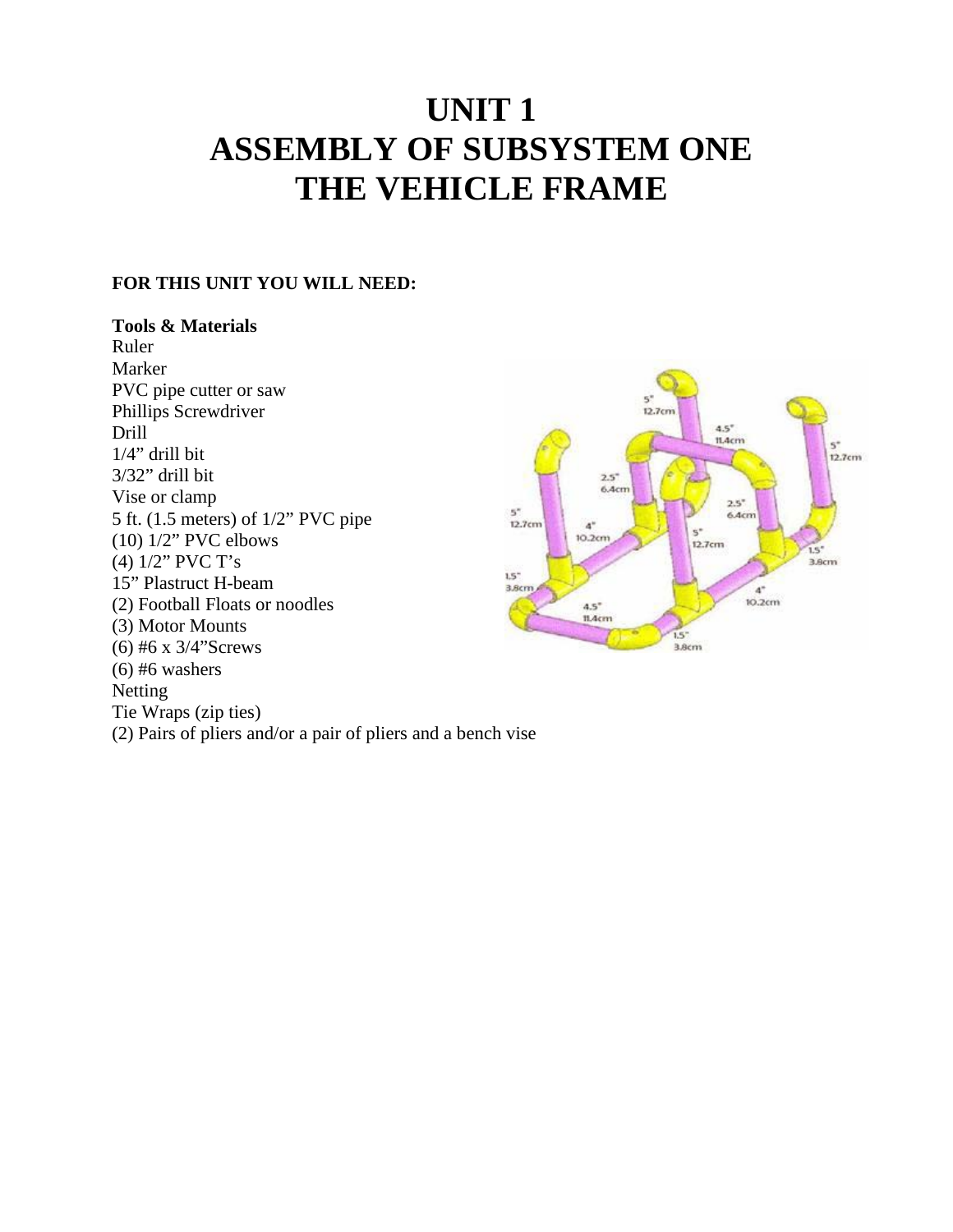# **STEP 1 : Cut the frame parts**



**MATERIALS:** 5' (1.5m) of 1/2" PVC pipe **TOOLS:** Ruler Marker PVC Pipe cutter (or saw)

#### **PROCEDURE:**

**1**. From a straight end of the pipe measure and cut:

- (4) pieces 5" (12.7 cm) long
- (2) pieces 4  $1/2$ " (11.4 cm) long
- (2) pieces 4" (10.2 cm) long
- (2) pieces 2  $1/2$ " (6.4 cm) long
- (4) pieces 1  $1/2$ " (3.8 cm) long
- (4) pieces  $3/4$ " (2 cm) long

Try to cut straight, so that the ends of each piece are square with the sides and MARK THE LENGTH ON THE MIDDLE OF EACH PIECE

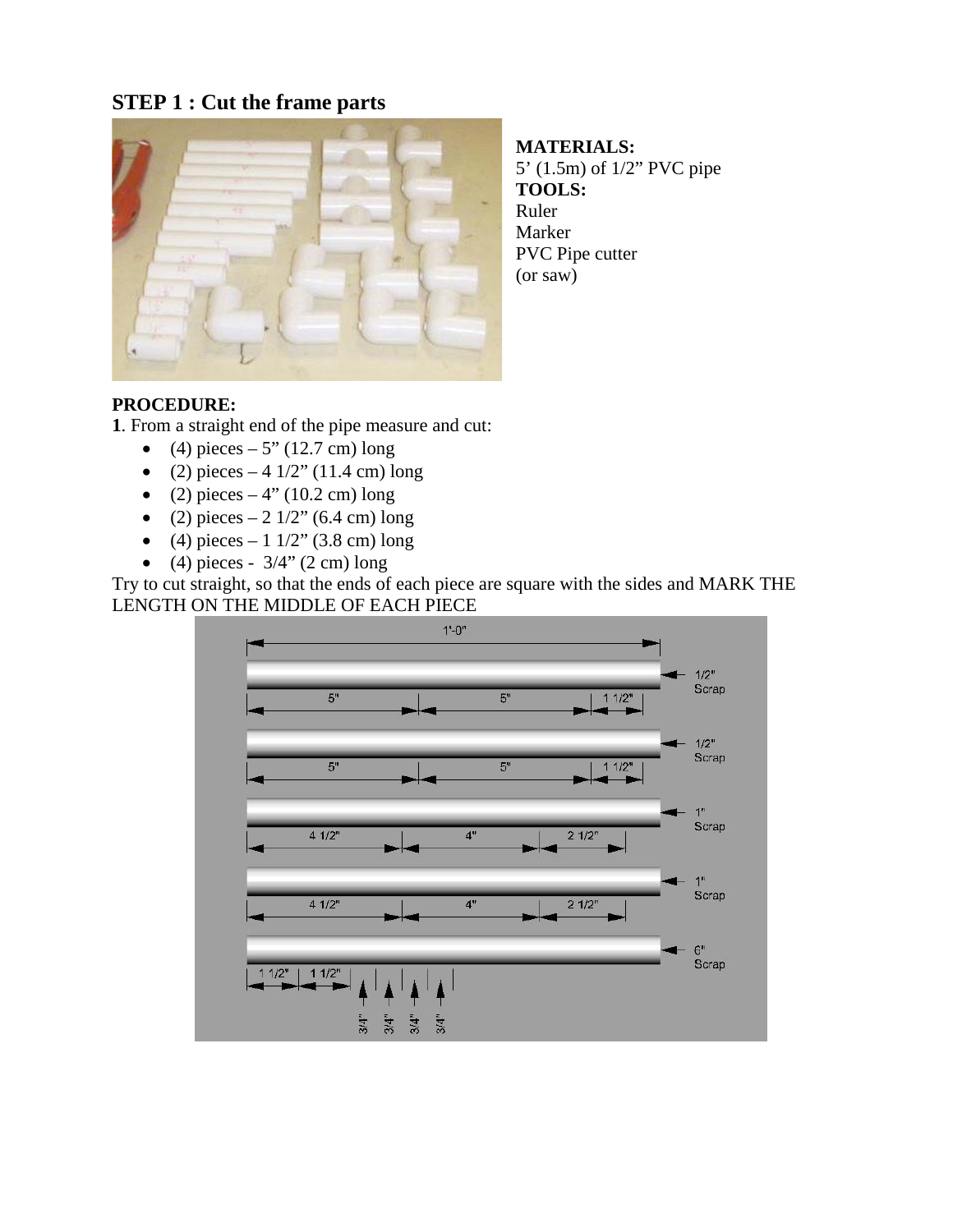

# **STEP 2 : Create Drain Holes**

**PURPOSE:** Create drain holes in vehicle frame to let water fill the frame when you put your SeaPerch in the water and for the water to drain out when you take the SeaPerch out. **MATERIALS:** (10) 1/2" PVC elbows **TOOLS:** Hand drill or drill press 1/4" drill bit Vise or clamp Sharpie

- **1.** Mark a locator dot with a sharpie on the flat side of the elbow.
- **2.** Secure a PVC elbow in the vise or clamp.
- **3.** Place the 1/4" drill bit in the drill (or drill press), and drill a hole in the side of the bend of each elbow where you placed the locator dot. Only drill one hole. Do not drill all the way through to the other side and make 2 holes.
- **4.** Repeat for each of the ten PVC elbows.

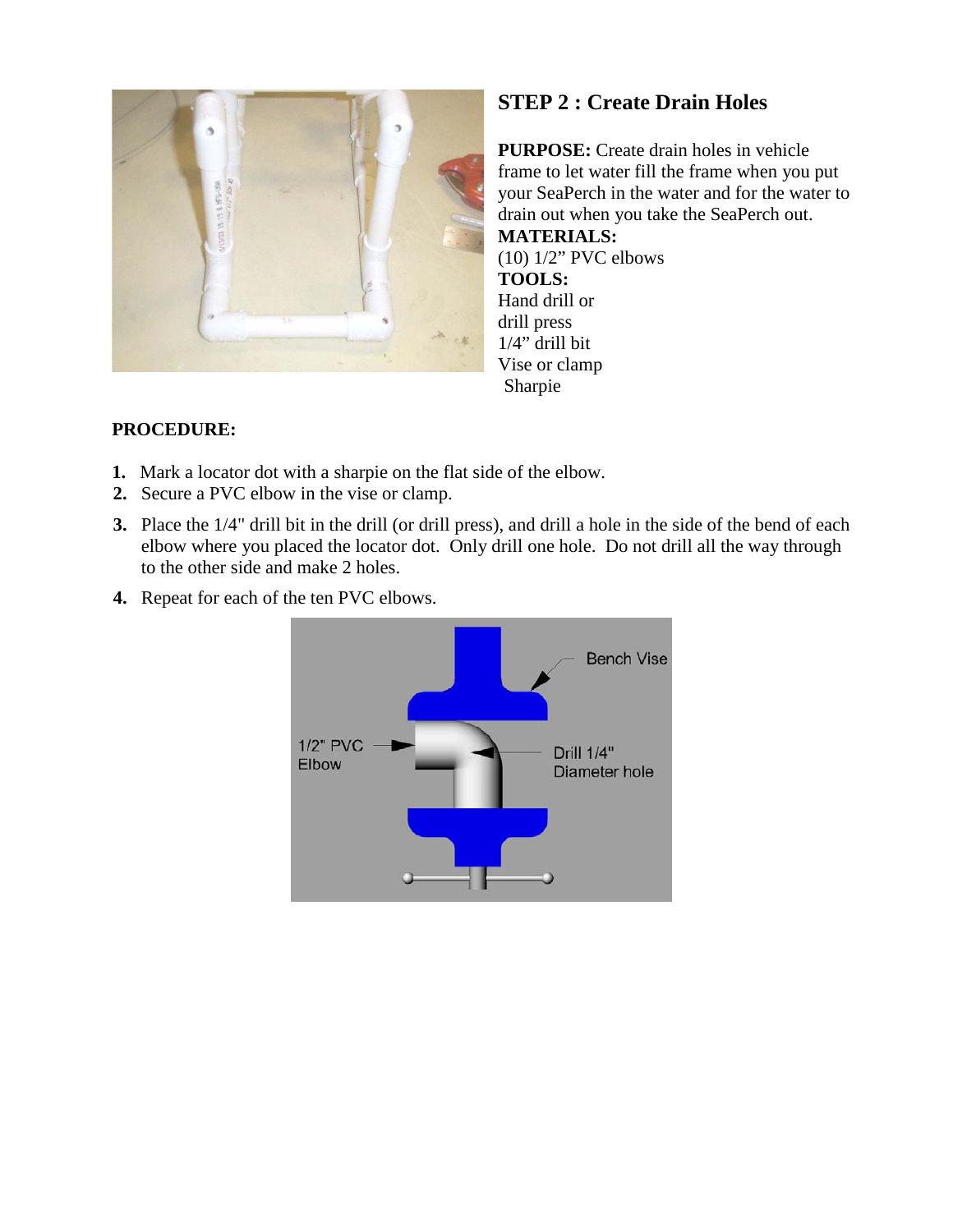

# **STEP 3 : Assemble the vehicle frame**

## **MATERIALS:**

Cut pieces of pipe from step 1 (10) 1/2" PVC elbows with holes drilled from step 2 (4) 1/2"PVC T's

## **PROCEDURE:**

**1**. Assemble the frame using all the PVC parts as shown



# **STEP 4 : Assemble the float supports and tighten the frame**

#### **MATERIALS:**

Assembled frame 15" Plastruct H-beam 2 Floats Rubber mallet **TOOLS:** PVC Pipe Cutter

- **1.** Cut the 15" Plastruct H-beam into two 7 1/2" pieces.
- **2.** Insert one of the 3/4" (2cm) PVC pipe pieces into the open end of each of the four PVC elbows on the top of your vehicle.
- **3.** Insert an H-beam through each of your floats and between each pair of PVC elbows.
- **4.** Push all parts of your vehicle frame together HARD, so that the H-beams cannot fall out of the PVC angles. You can do this by placing the frame on the floor so the H-beams are vertical and pressing down on the frame to squeeze it together. You can also use the rubber mallet to tap the pieces of the frame together.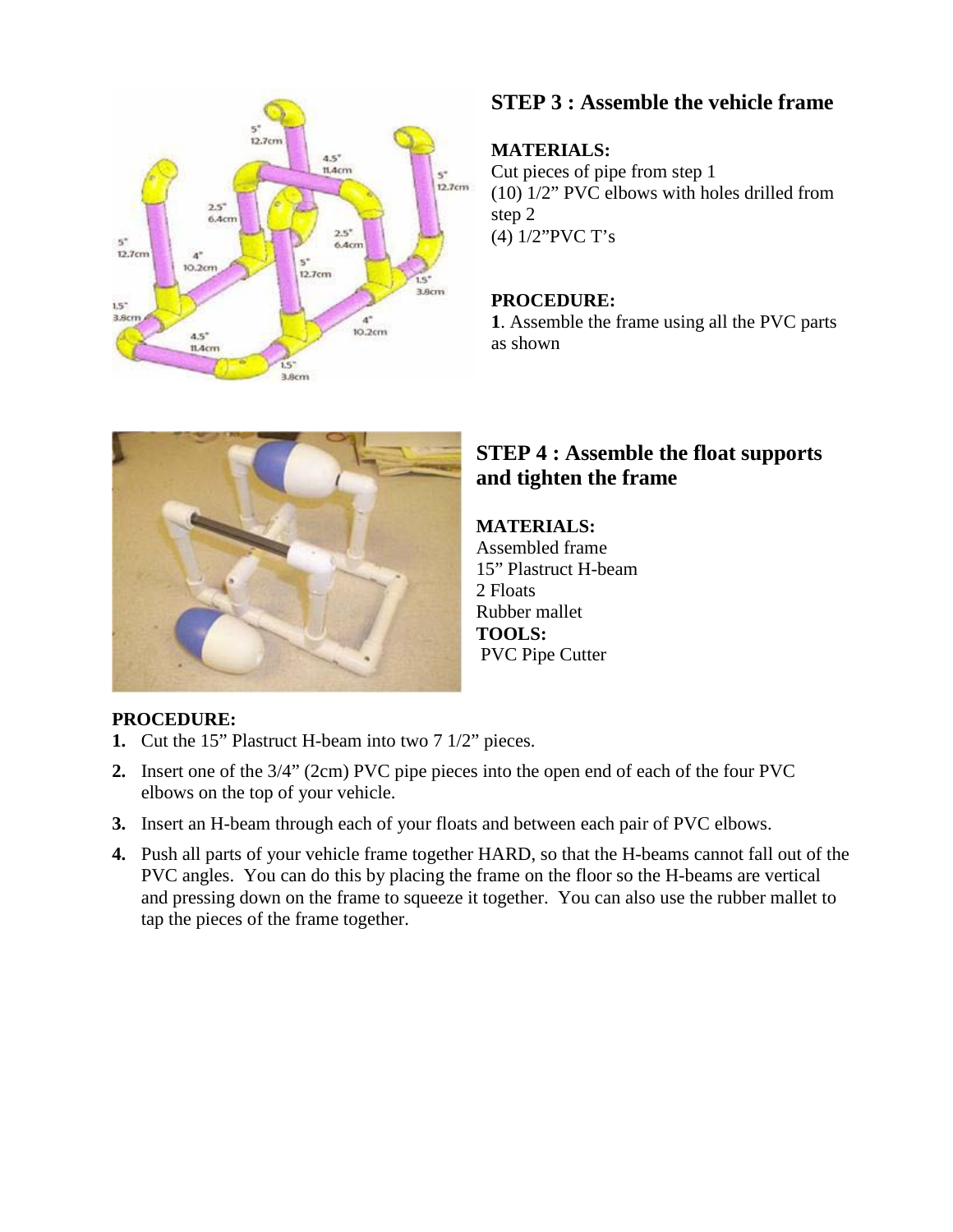# **STEP 5: Attach the motor mounts to the frame**

#### **MATERIALS:**

Vehicle frame (3) Motor Mounts (6) #6 x 3/4" Screws  $(6)$  #6 washers Film canister

#### **TOOLS:**

Marker Phillips Screwdriver Drill 3/32" drill bit (2) Pairs of pliers and/or a pair of pliers and a bench vise



- **1.** Hold motor mounts against frame in locations shown in the above picture. It's more important to center them between the joints on the pipe than to get the right angle around the pipe. The pipe, with motor mount, can be twisted to the desired angle later. Holes should be about 2.5" apart. With a marker or pencil, mark vehicle frame through the holes in motor mounts.
- **2.** Using the 3/32" drill bit, drill holes through the marks on the frame.
- **3.** Place washers over the outside of the holes in the motor mounts, and place a screw through each washer and motor mount hole into hole in vehicle frame. If the heads on your screws are large enough that they don't pass through the holes in the motor mounts, then the washers are optional.
- **4.** Using the screwdriver, LOOSELY attach the motor mounts to the frame. **DO NOT overtighten and strip the holes in the PVC!!** You will be removing the motor mounts later anyway to get the motors under them.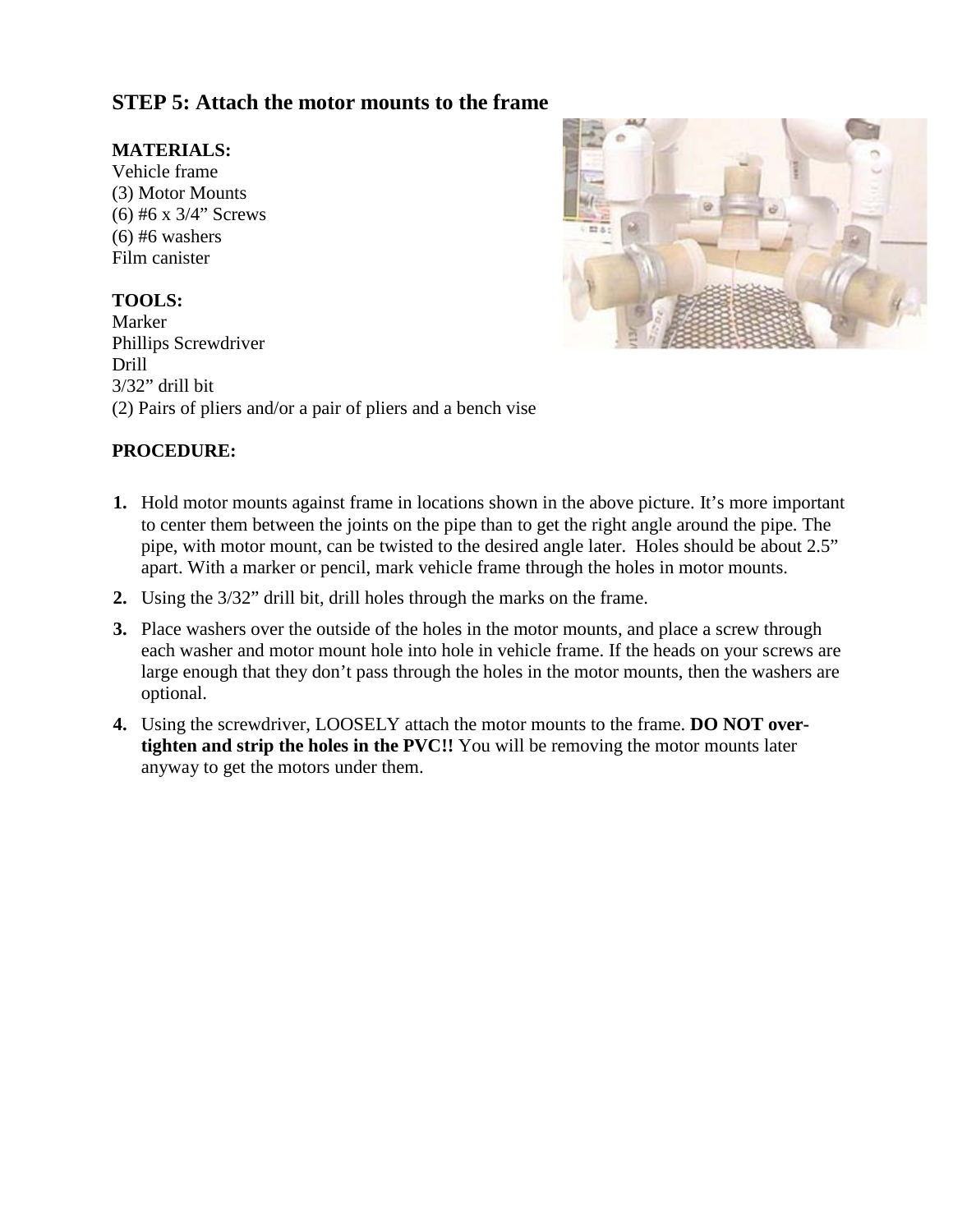# **STEP 6: Attach the payload netting**

#### **MATERIALS:**

Netting (6 to 8) Tie wraps (zip ties) Assembled Vehicle frame **TOOLS:** Scissors, Pliers

- **1.** If you wish to paint your vehicle's frame, do so before attaching netting, and make sure to use waterproof paint.
- **2.** Place the netting underneath the vehicle frame and attach one side of the netting with cable ties to the PVC frame. Trim to size with scissors if necessary.
- **3.** Attach the other side of the netting to the frame with cable ties. Pull them tight, using pliers if necessary. In all, 6-8 cable ties should be used.
- **4.** Trim off the tie wrap ends with scissors.
- **5.** You have now completed the vehicle frame of your SeaPerch ROV!

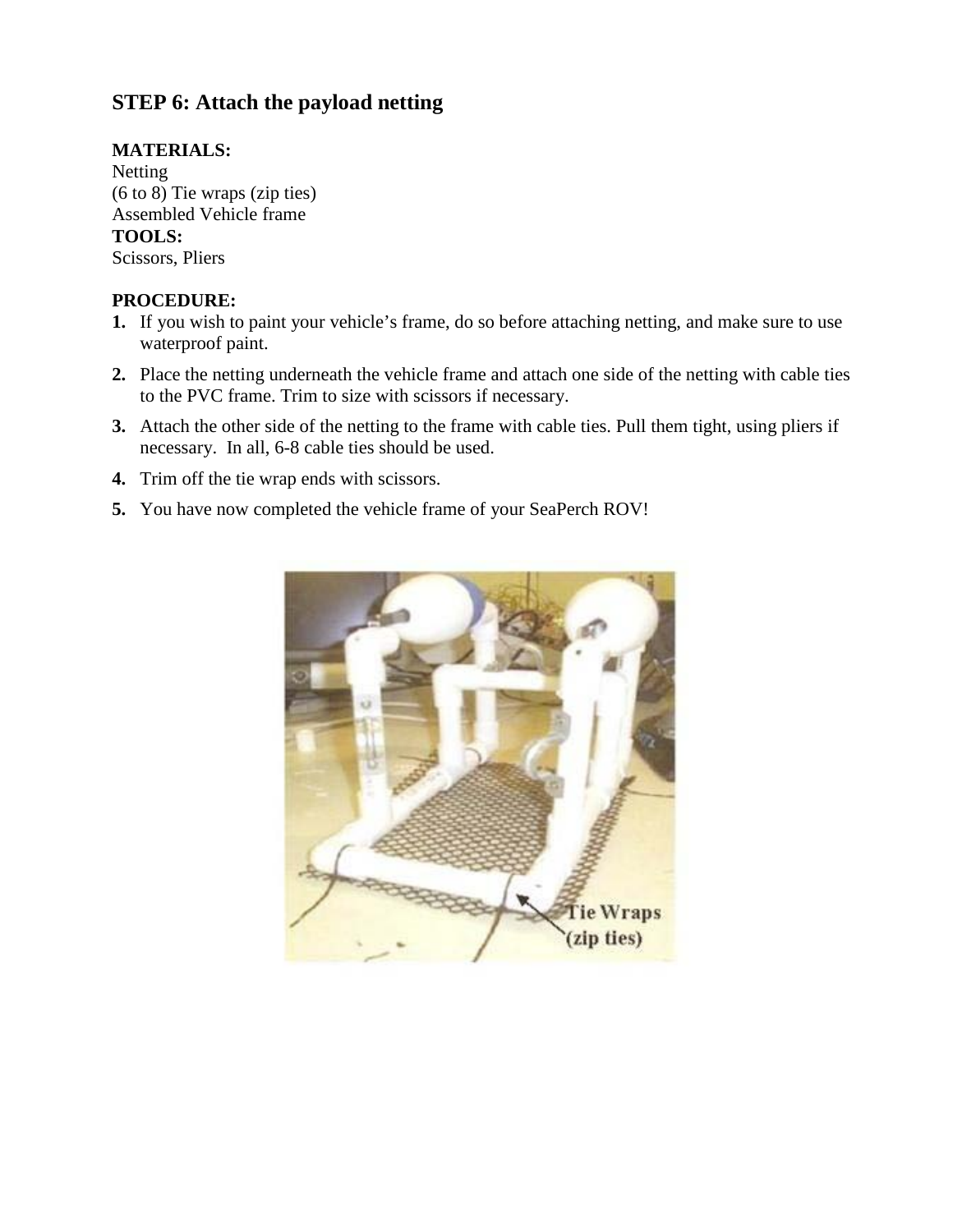# **UNIT 2 ASSEMBLY OF SUBSYSTEM TWO: THE THRUSTER ASSEMBLY**

#### **FOR THIS TASK YOU WILL NEED:**

#### **Tools & Materials**

Assembled potting holder Drill Drill Bit: 3/32" Hot pot for melting wax Pliers Marker Ruler **Scissors** Soldering Iron and solder Phillips Screwdriver Eye Protection Tether wire (3) film cans with caps (3) 12 volt DC motors (3) Propellers (3) Propeller Shafts (6) small brass nuts (#4-40) Epoxy and mixing stick Wax bowl ring Water Electrical tape Butyl Rubber tape 12 volt battery Paper towels Rubbing Alcohol or Alcohol Wipe



# **WARNING - TO AVOID ELECTRIC SHOCK , SEVERE BURNS AND DAMAGE TO THE BATTERY:**

**DO NOT touch exposed wires to the battery terminals. DO NOT touch the battery terminals with ANY metal object, especially tools!**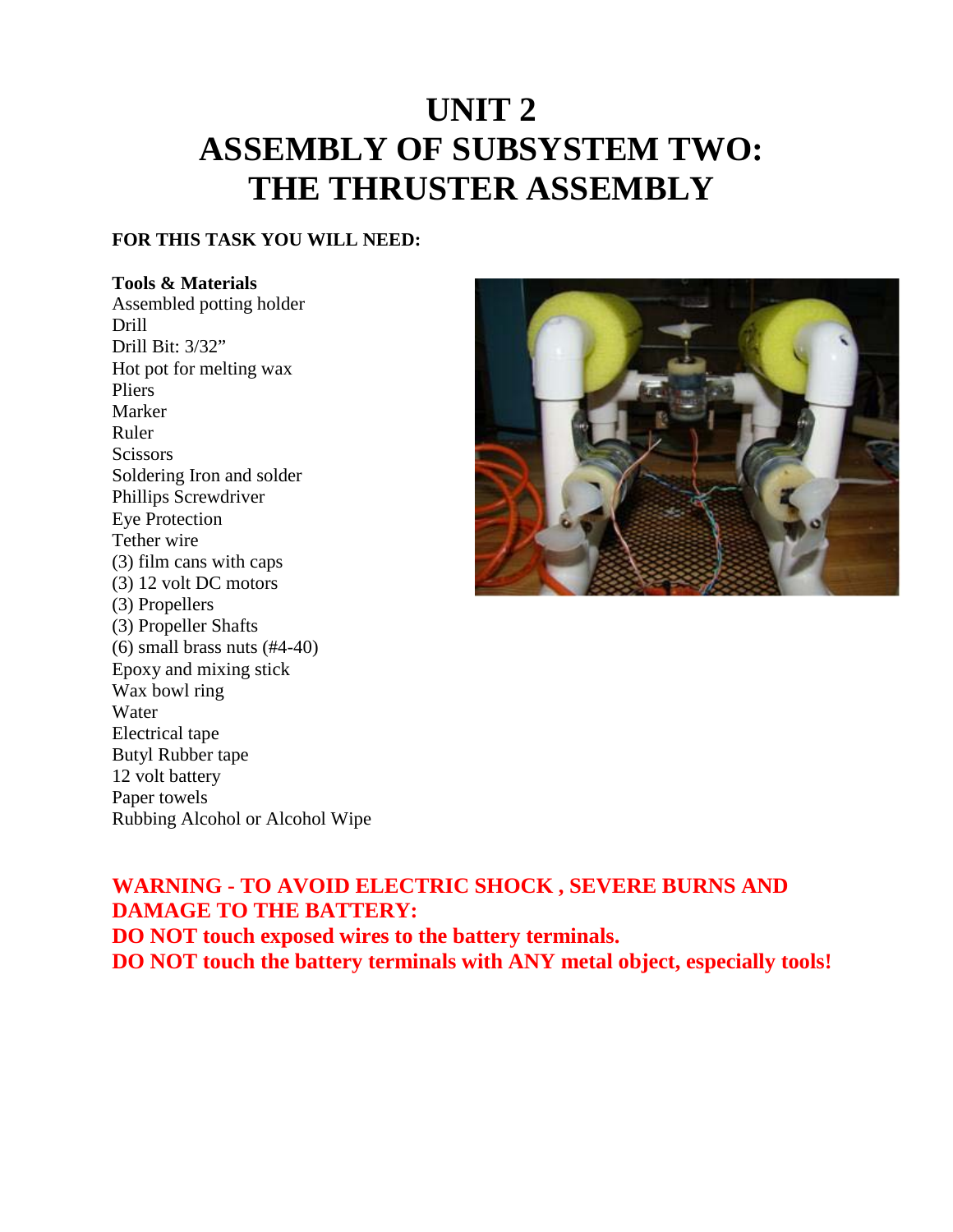# **STEP 1 : Seal the three 12-volt DC motors**

## **TOOLS:**

black or red "sharpie" marker **Scissors** Electrical tape

#### **PROCEDURE:**

- **1.** Find the red dot on the white part of the motor, next to one of the gold terminals.
- **2.** Depending upon the color of the Sharpie pens provided, either color the terminal near the red dot (+) with the red marker or the other terminal (-) with the black marker.
- **3.** Completely wrap each motor with electrical tape to seal all the holes. Try to use small pieces and strips of tape to cover the major holes on the motor sides and ends. Then make one long continuous tape wrapping around the motor and tape pieces, down the length of the motor. Make sure the shaft can still spin freely. Try not to use too much tape since the motors must fit inside the film canisters easily.

# **STEP 2: Drill holes in the film canisters**

#### **MATERIALS:**

(3) film cans with caps 1 12 volt DC motor 1 pair of test wires **TOOLS:** Drill 3/32" drill bit 1/8" drill bit



#### **PROCEDURE:**

- **1.** Using the Sharpie marker, mark the exact center of each film canister cap and film canister bottom with a dot, as seen in the above figure.
- **2.** Using the 3/32" drill bit, drill a hole in the center of each film can cap.
- **3.** Now using the 1/8" drill bit, drill a hole in the bottom of each film can. The holes in the cans are where the motor shafts pass through the cans, and form the shaft seals, so it is **VERY IMPORTANT** that these holes are drilled extremely carefully. Carefully and slowly drill the hole straight into the very **CENTER** of the can. Pull the drill straight out to avoid enlarging the hole.
- **4.** Check each can to make sure that the hole is drilled exactly in the center, and that a motor fits inside easily.

# **STOP AND WAIT FOR FURTHER INSTRUCTIONS**

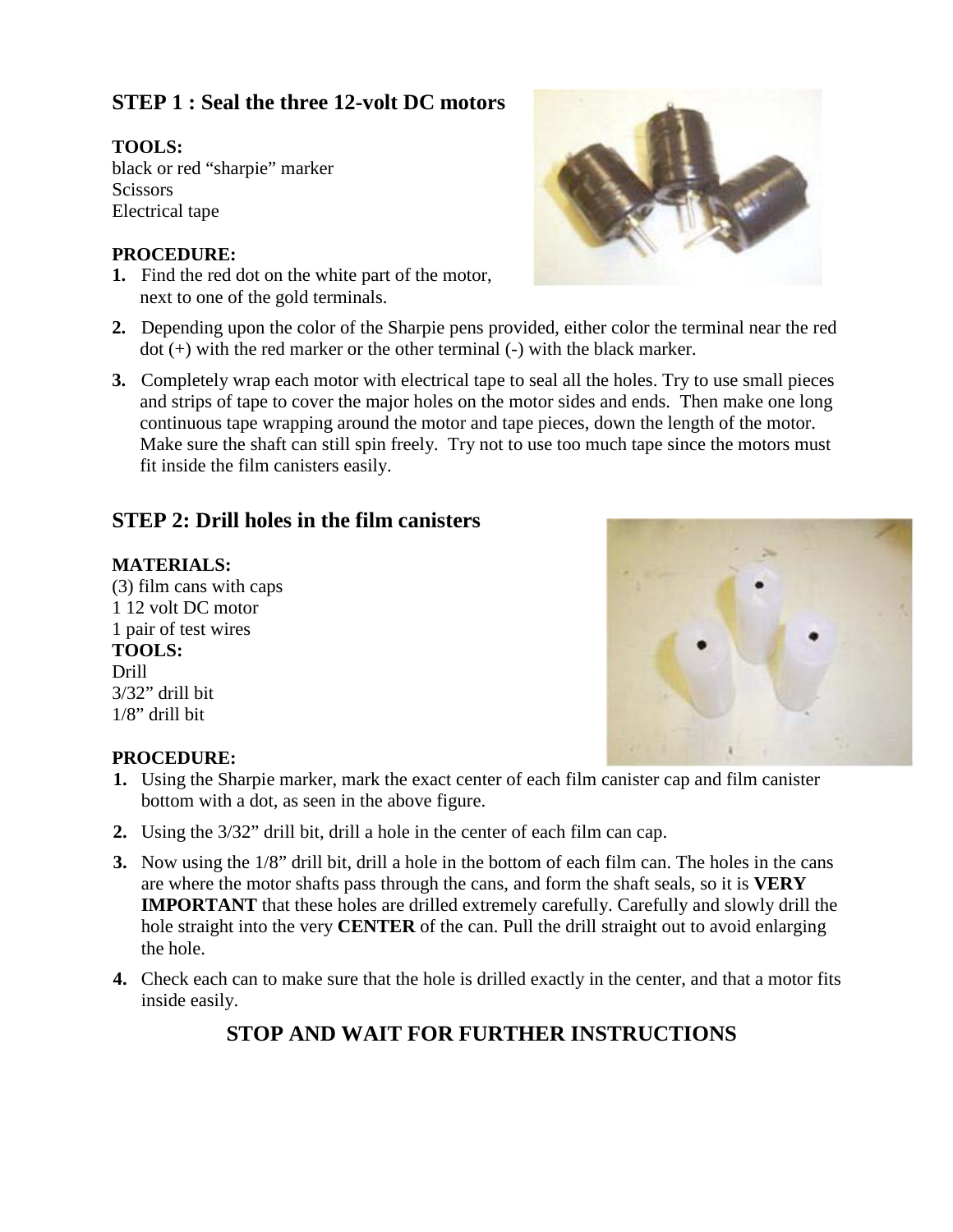# **STEP 3 : Attach the tether wires to the motors**



**MATERIALS:**

3 motors sealed with tape 3 film cans and caps with holes drilled in step 4 Tether wire Solder **TOOLS:** Wire strippers Wire cutters/nippers Soldering iron

#### **Soldering Iron Maintenance**:

- **1.** Set the iron at a power/heating level only as high as necessary  $(3.5 4$  is typical).
- **2.** When starting out, wipe the tip on the wet sponge and melt some solder on the tip and then wipe again on the sponge. This is called tinning. A properly tinned tip will have a silvery coating of solder that protects the rest of the tip.
- **3.** If you are unable to get this coating of solder to stay on the tip, clean it with sandpaper, emery cloth, or a fine metal file to remove oxidation that prevents good heat transfer. Dipping the tip in a paste form soldering or tinning flux can also clean the tip and remove oxidation. Repeat the above steps for tinning.
- **4.** This tinning process should be repeated as necessary while soldering, or every 2-3 solder joints. This will keep the whole soldering process working smoothly.

#### **PROCEDURE:**

**1.** On one end of the tether cable, strip off about 15" (38cm) of the outer sheath, being careful not to nick any of the inner wires. On the other end of the tether cable, strip off about 1" (3 cm) of the outer sheath. This will be the end that will be crimped with the RJ45 connector.

**2. Thread about 4" (10cm) of the blue, orange, and green twisted pairs through the hole in each film cap, and tie a knot INSIDE the cap for strain relief. The brown wire will not be used.**

**3.** Strip about 1/4" (7mm) of insulation from the end of each wire, for all 3 pairs.



**4**. Take a pair of wires with attached cap, and one of your taped motors. Solder one wire onto each of the two terminals on the motor: solid colored wire to (+), and the white striped wire to (-). Repeat for each motor and tether wire pair.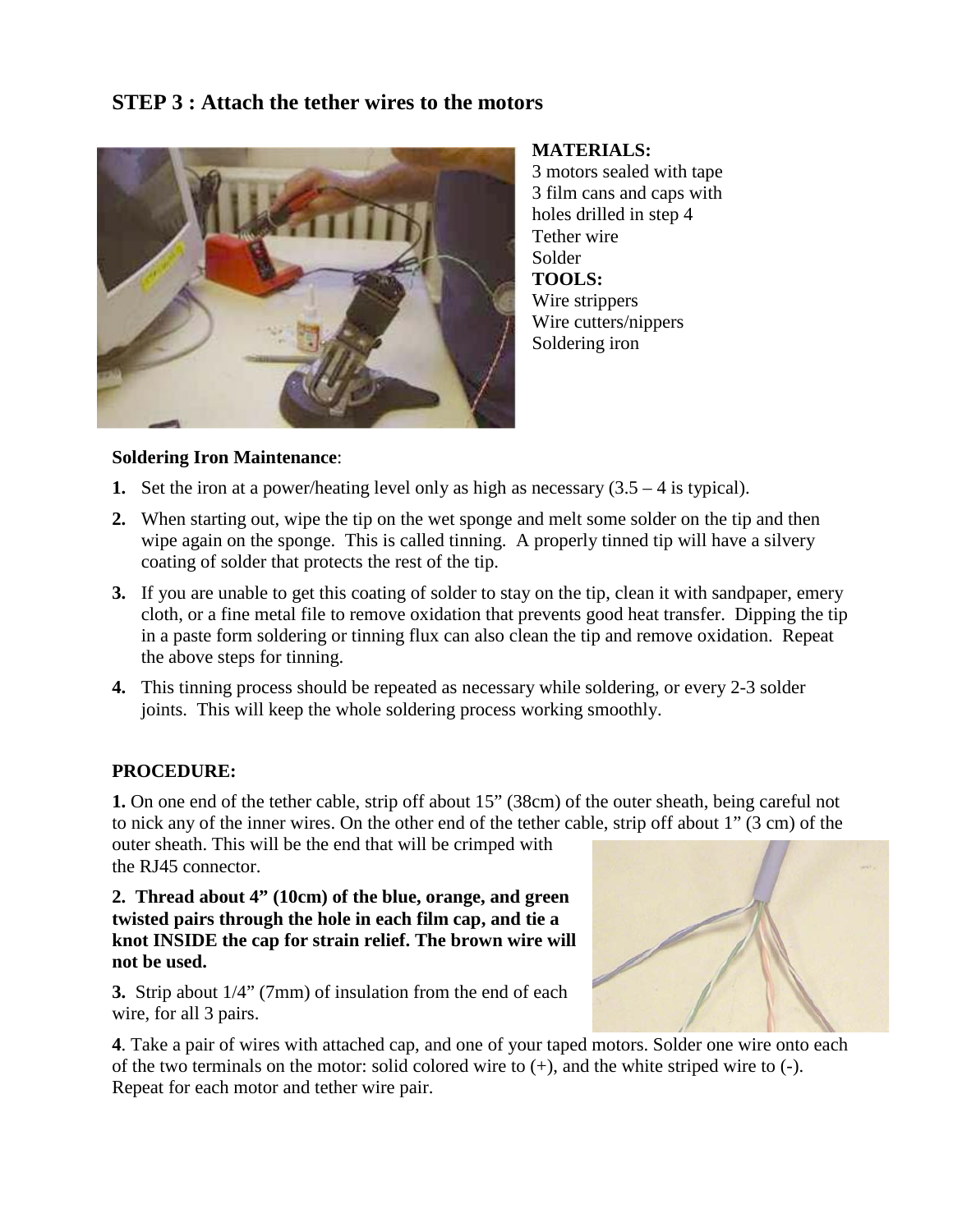#### **Soldering suggestions**:

- Clamp the motor being soldered into the bench vise, terminals pointing up.
- Wrap stripped end of wire through and around terminal hole.
- Heat for five seconds by nesting the soldering iron tip into the terminal hole for approximately 5 seconds.
- The connection is hot enough when the solder melts by touching the terminal, not the iron, and flows into the gaps between the wire and terminal, filling the terminal hole.

# **Step 4: Tether Assembly**

The new Seaperch tether uses a standard ethernet cable connector (RJ45) to plug into the control box. The key thing to remember here is that the color-order of the wires IS IMPORTANT to ensure that each button and switch controls the correct motor.

Seaperch uses the T568B wire color sequence, which is the most common color sequence for ethernet cables. Starting from pin 1 (on the left) the color sequence is:

- 1 Orange/White
- 2 Orange
- 3 Green/White
- 4 Blue
- 5 Blue/White
- 6 Green
- 7 Brown/White
- 8 Brown

Note: This color order is printed on every SeaSwitch Printer Circuit Board (PCB). See above.





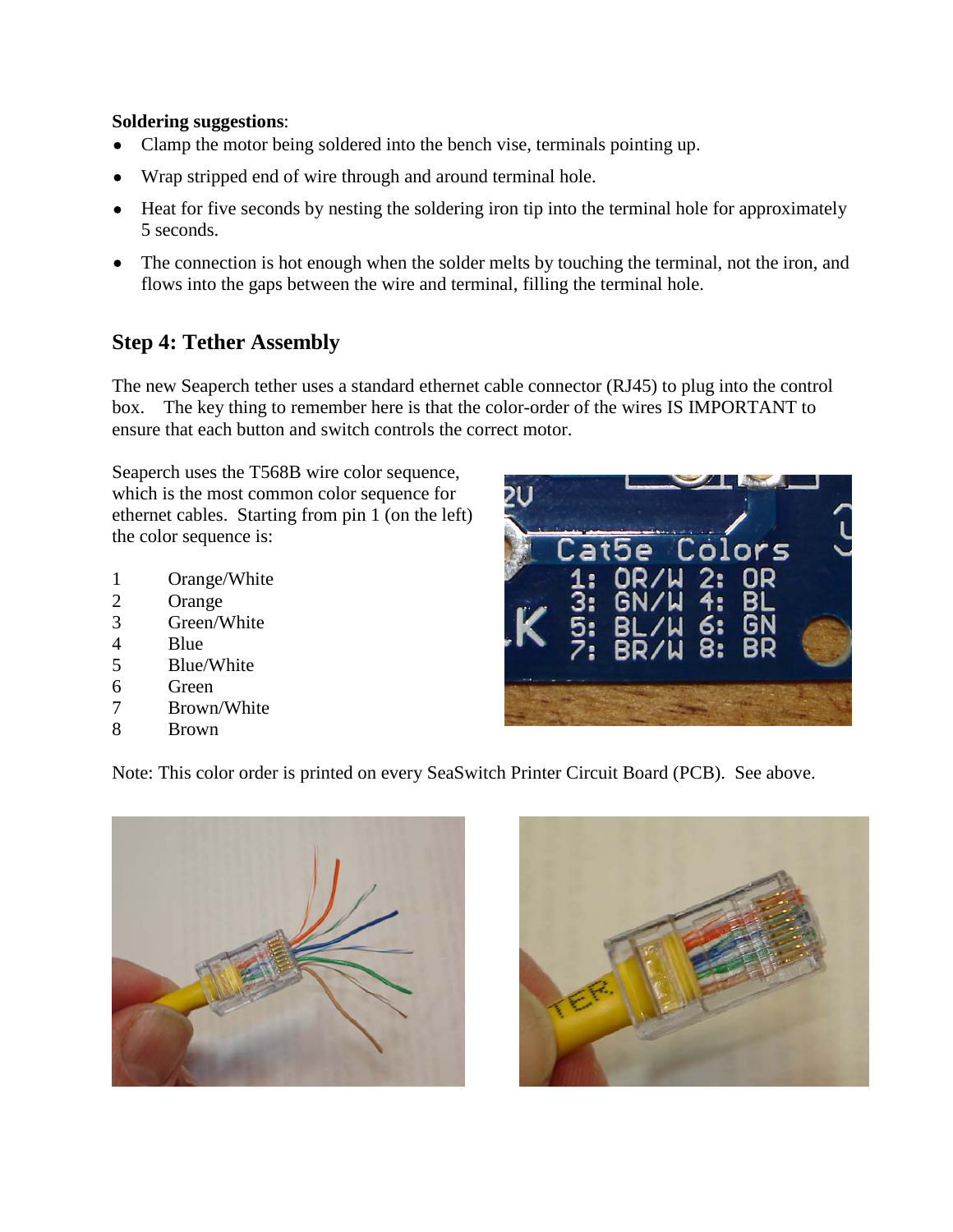#### **PROCEDURE**

**1.** Untwist all of the twisted pairs and line them up next to each other, from left to right in the following order:



- **2.** Push the wires into the connector with the flat side (side with gold pins) facing up and push them all the way through the connector, until they come out on the other side. The end of the tether cable insulation should be inside the body of the connector, as shown in the above picture. Double check that the wires come out on the other side of the connector in the correct order.
- **3.** Place wired connector into the crimper tool, threading loose wires that passed through the connector through hole with the cutter. Squeeze down hard and while holding tightly, twist and pull extra wire pieces off of the connector.
- **4.** Now you are ready to plug the tether cable into the control box and try running your Sea Perch motors.

# **STEP 5 : Potting (waterproofing) the motors with wax**

#### **MATERIALS:**

(3) Drilled Film cans Wax bowl ring  $(\frac{1}{2}$  ring) Electrical tape Sealed motors (3) Coffee Stirrer-Straws



- **1.** If coffee stirrer-straws are provided, cut each straw in half on an angle, making two 3-4" straws with a spear-point.
- **2.** Insert the spear end of a straw into the bottom of each film canister until the cut end is near or past the open end of the

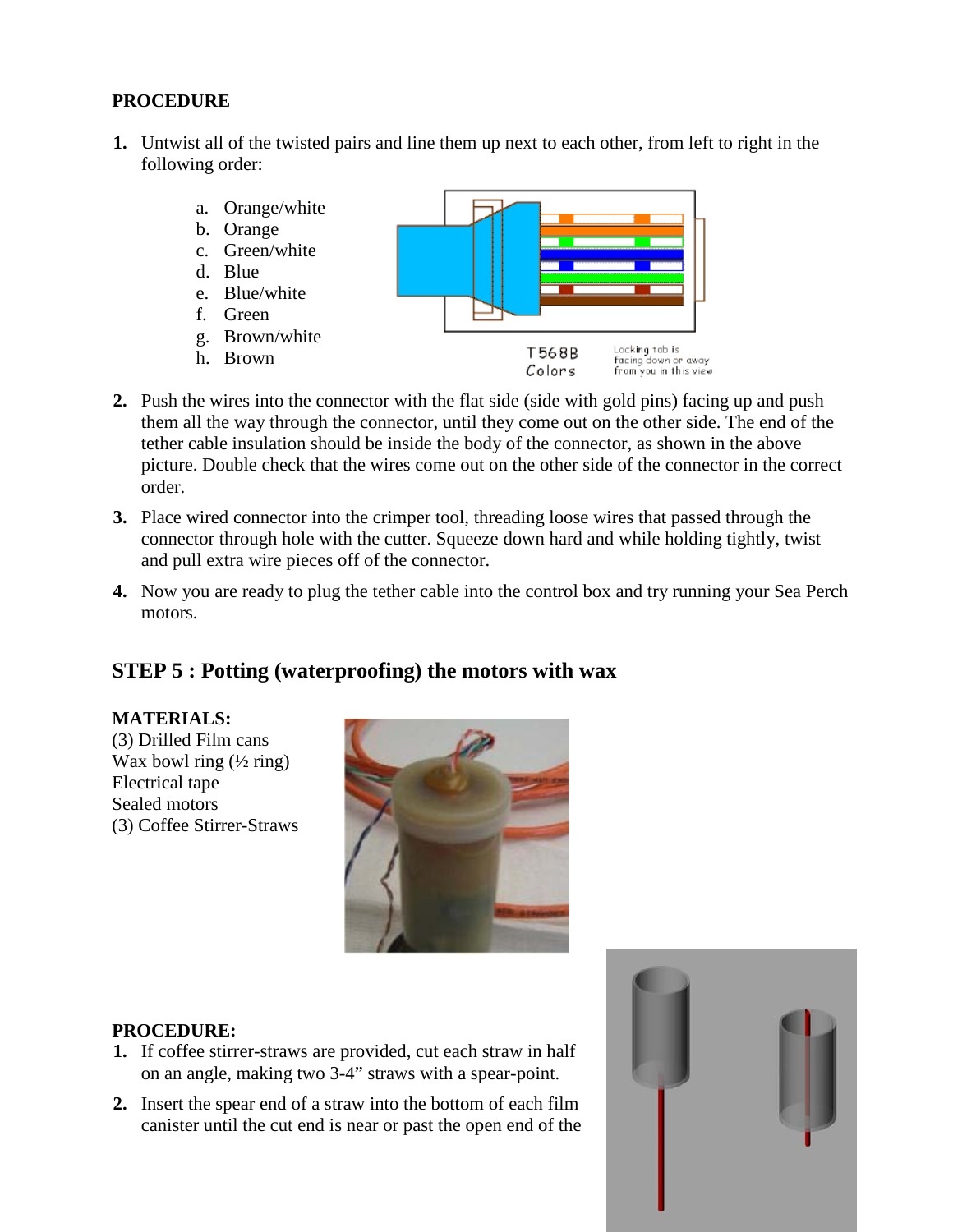canister, but still held in the hole through the bottom of the canister.

If no stirrer straws are available, put a small piece of electrical tape over the hole in the bottom of each of your 3 motor containers (film cans). The tape should be pressed on VERY LIGHTLY, so that it keeps the wax from flowing out the hole, but pushes aside easily when the motor shaft



pokes through the hole.

**3.** Fill one film canister with about  $\frac{1}{4}$  (.5 cm) of hot wax. Carefully place one of your sealed motors in the wax by

sticking the motor shaft into the cut end of the straw and continuing to push the motor into the canister, eventually backing the straw all the way out of the can. The motor shaft should now be



sticking out the bottom of the canister and the straw removed completely.

- **4.** If you do not have stirrers, put the sealed motor into the wax and wiggle the it until the shaft pokes through the hole in the bottom of the film can. It may take a little wiggling to get the shaft to go through. The wax should push partway up around the sides of the motor, but hopefully not over the top; otherwise, use a little less wax next time.
- **5.** Repeat for each of your 3 motors.
- **6.** Fill the film canister with more wax until the wax just covers the tops of the motor terminals.
- **7.** Coil the wires inside the film canister up to the strain relief knot and insert a small chunk of solid wax to fill most of the space.
- **8.** Finally, fill the film canister the rest of the way with **cold** wax. Try to push the cold wax down into the film canister to fill up any air "holes".
- **9.** Gently, press the lid of the film canister on. Now, attaching your crimped tether cable to a pre-made control box, run each motor for 30 seconds.

# **STOP AND WAIT FOR FURTHER INSTRUCTIONS**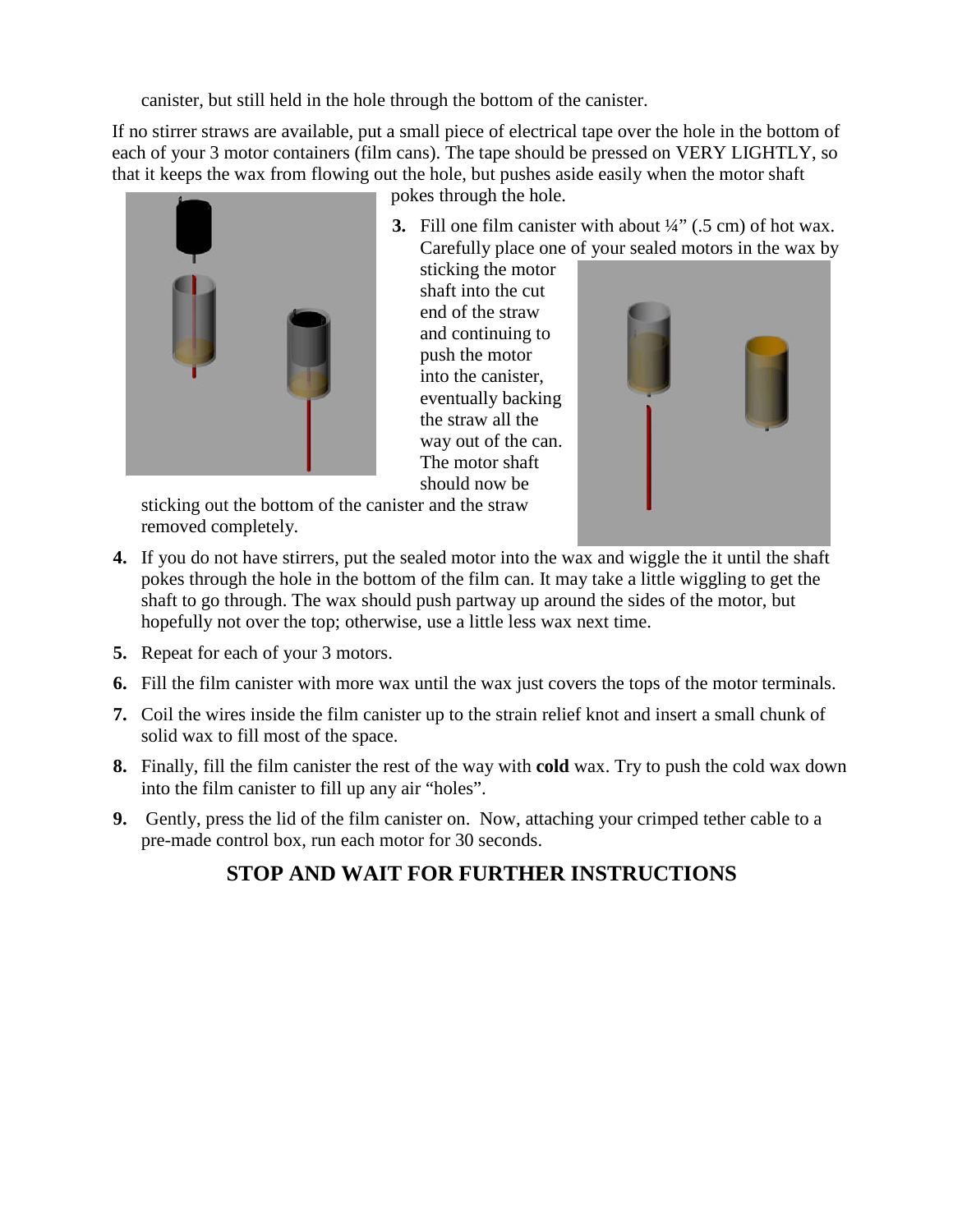# **STEP 6: Mount the thrusters on the vehicle frame**

**MATERIALS:** Assembled thrusters Assembled frame **TOOLS:** Phillips Screwdriver

**[POSITIVE (+) NEGATIVE (-)]: THRUSTER [Green & White]:** Starboard (right) **[Blue & White]:** Port (left) **[Orange & White]:** Vertical **[Brown & White]**: Not Used



- **1.** Using the screwdriver, remove the motor mounts from the frame.
- **2.** Place a thruster inside each motor mount, according to the color-coded table above. The motor mount should go over the back end of the motor. It should not be over the back of the can where there is only wax, or over the center of the motor, where it might squeeze the motor casing, but over the back end of the motor, which will best resist the pressure of the motor mount.
- **3.** Reattach motor mounts to the frame. It's OK if the motor cans get squeezed a little. Tighten screws just enough to hold the motor firmly, but be careful not to strip the hole in the PVC. If the holes do get stripped, re-drill them on another side of the PVC pipe.
- **4.** You can now use pliers to turn the PVC that the motors are mounted on to get the motor angles you want. This is a good time to think about thrust, vectors and propulsion. How do the angles of the motors affect the performance of the ROV? What angles will get you the best forward and backward thrust? What angles will get you the best turning ability? What is the best compromise for your mission needs?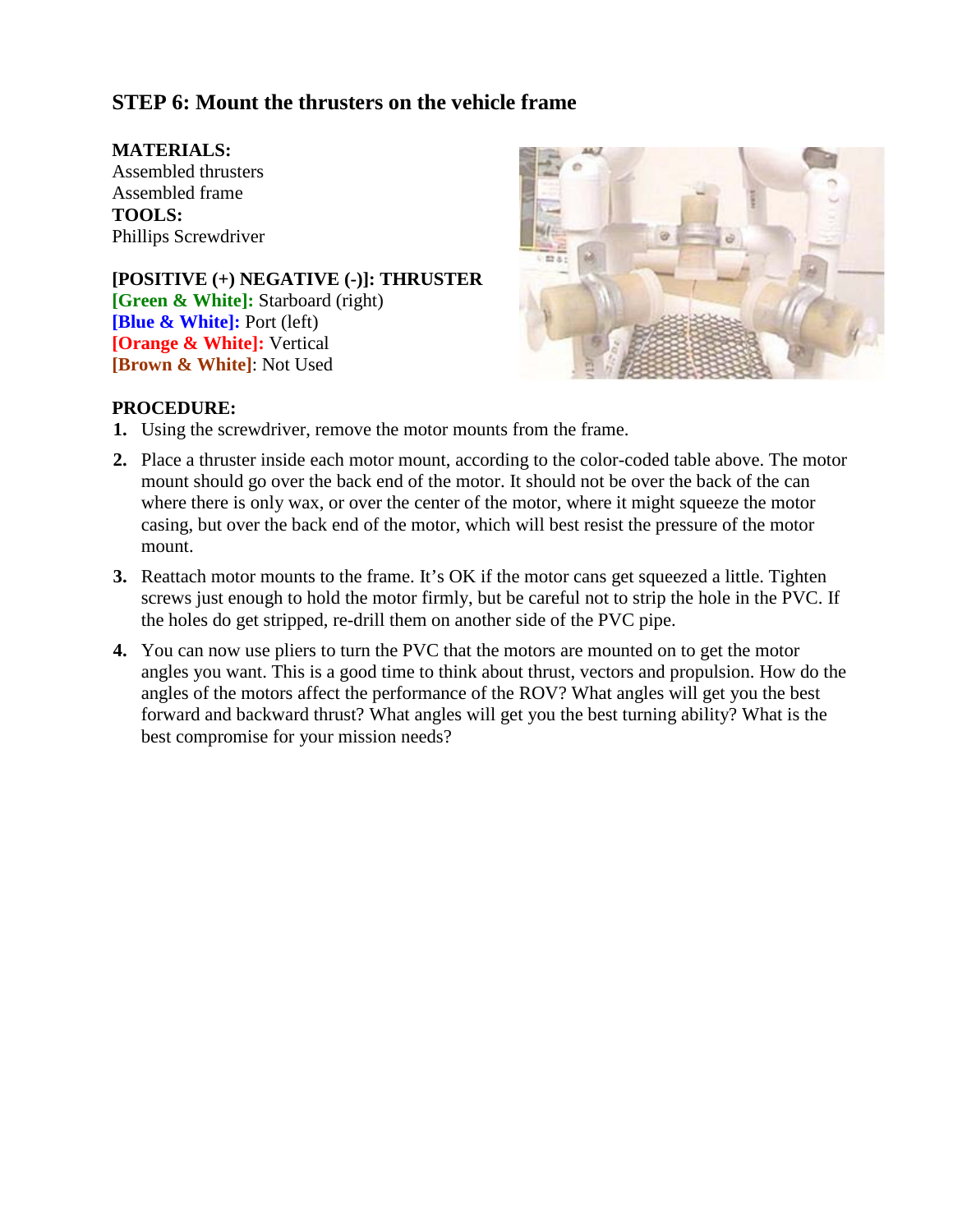# **STEP 7: Mounting the propellers on the motors**



**MATERIALS:** 3 propellers 3 prop shafts 6 small brass nuts 3 potted motors **TOOLS:** Epoxy Rubbing Alcohol Mixing stick Super Glue



- **1.** Wipe all wax off of the motor shaft with a paper towel and rubbing alcohol.
- **2.** Screw one of the brass nuts onto each propeller shaft, as far as they will go.
- **3.** Prepare your workspace to quickly glue everything, since with many epoxies (including the one specified in the parts list), you will only have about **3 minutes** of working time before they get too stiff to use. Lay out your three potted motors, your propeller shafts with a nut on each, your three propellers, and your three remaining nuts. Check that each of the washers fits on the desired shaft. You may have to switch them around to find the best fit.
- **4.** Get out your epoxy, mixing stick and a sheet of paper to mix on.
- **5.** Mix the epoxy. If you are using the packets specified in the parts list, fold the packet so that the two halves are together. Tear off one end and squeeze the contents of both halves onto your piece of paper. Quickly mix the contents together with the mixing stick until they are fairly uniform.
- **6.** Use the mixing stick to put a drop of epoxy on the shaft adaptor and the nut, to hold the nut in place. Put another drop of epoxy on the threaded part of the shaft adaptor to hold the propeller.
- **7.** Look at the propeller and note that the side of the propeller with the groove in it is the side that goes towards nut.
- **8.** Place the propeller onto the threaded part of the shaft, grooved side first. Put a drop of epoxy on the end where the threads stick out, and screw the remaining nut on finger tight, making sure it is held by epoxy.
- **9.** Repeat steps 6 to 8 for the other two motors before the epoxy hardens.
- **10.** Wipe each motor shaft with the alcohol wipe to clean the shaft from any wax which might be on it.
- **11.** One motor at a time, cover the motor shafts with Super Glue and then fill the hollow end of the shaft adaptor with Super Glue. Push the hollow end of the shaft adaptor onto the motor shaft.
- **12.** Allow the epoxy and Super Glue to harden to handling strength (60 minutes for the specified epoxy) before touching them again or running the motors.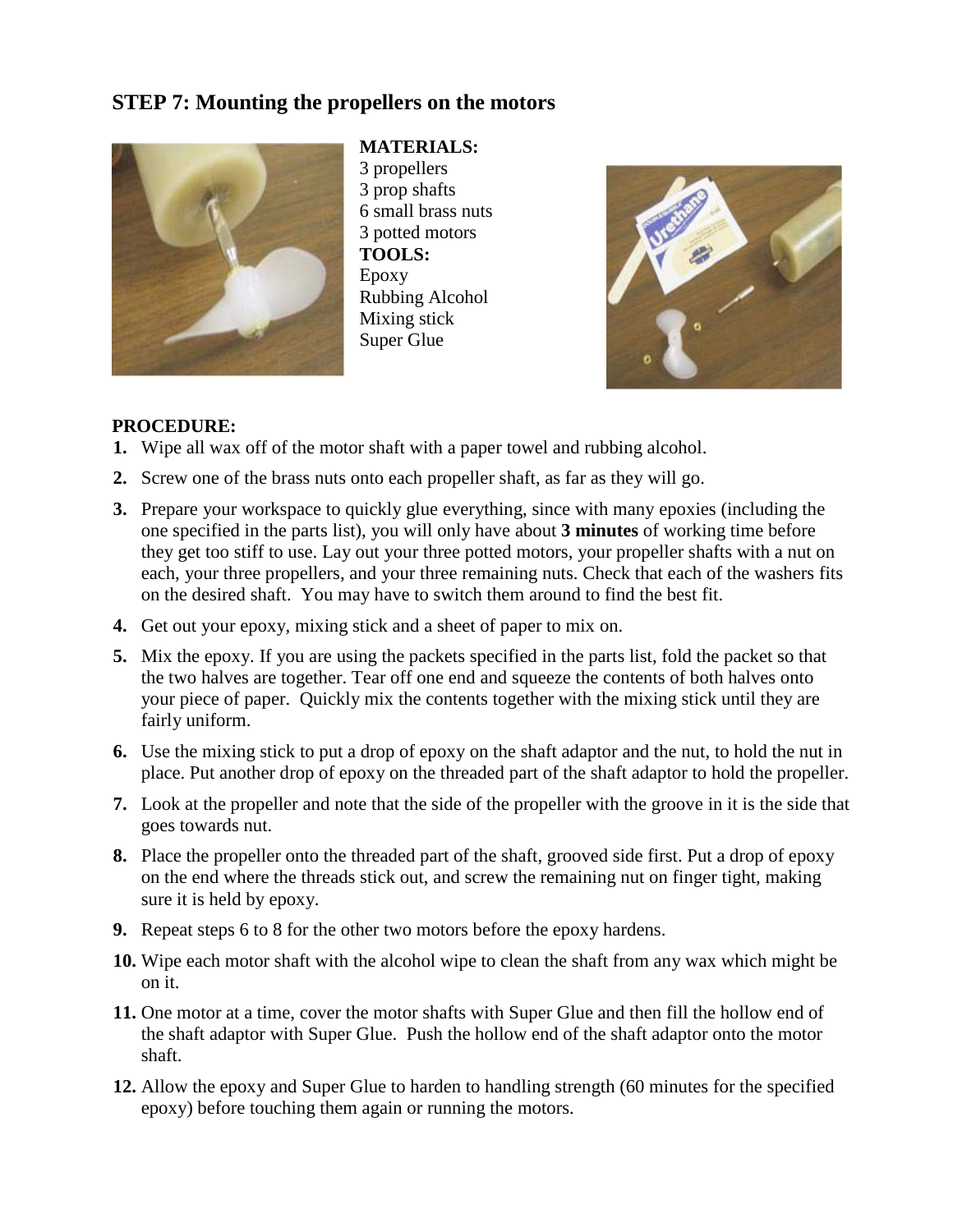# **STEP 8: Waterproof the tether cable and attach to the frame**

## **MATERIALS:**

Completed frame with thrusters Butyl Rubber tape Electrical tape **TOOLS: Scissors** 

#### **PROCEDURE:**

**1.** Once the thrusters have been mounted, follow the wire pairs from the thrusters, to where they meet inside the tether sheath.



- **2.** Take a small piece (about 1" or 2.5cm) of the butyl rubber tape (aka. monkey dung) and press it over the wire pairs and the sheath.
- **3.** Knead and work it in well, so that it seals both around and between the wires and sheath, preventing water from getting into the tether cable.
- **4.** Wrap electrical tape over the Butyl Rubber tape to keep it from sticking to anything.

After water proofing the tether, make a loop in the tether and attach to the vehicle frame with tie wraps (aka. zip ties). This is "strain relief", intended to prevent any pulling on the tether cable from pulling on the motors.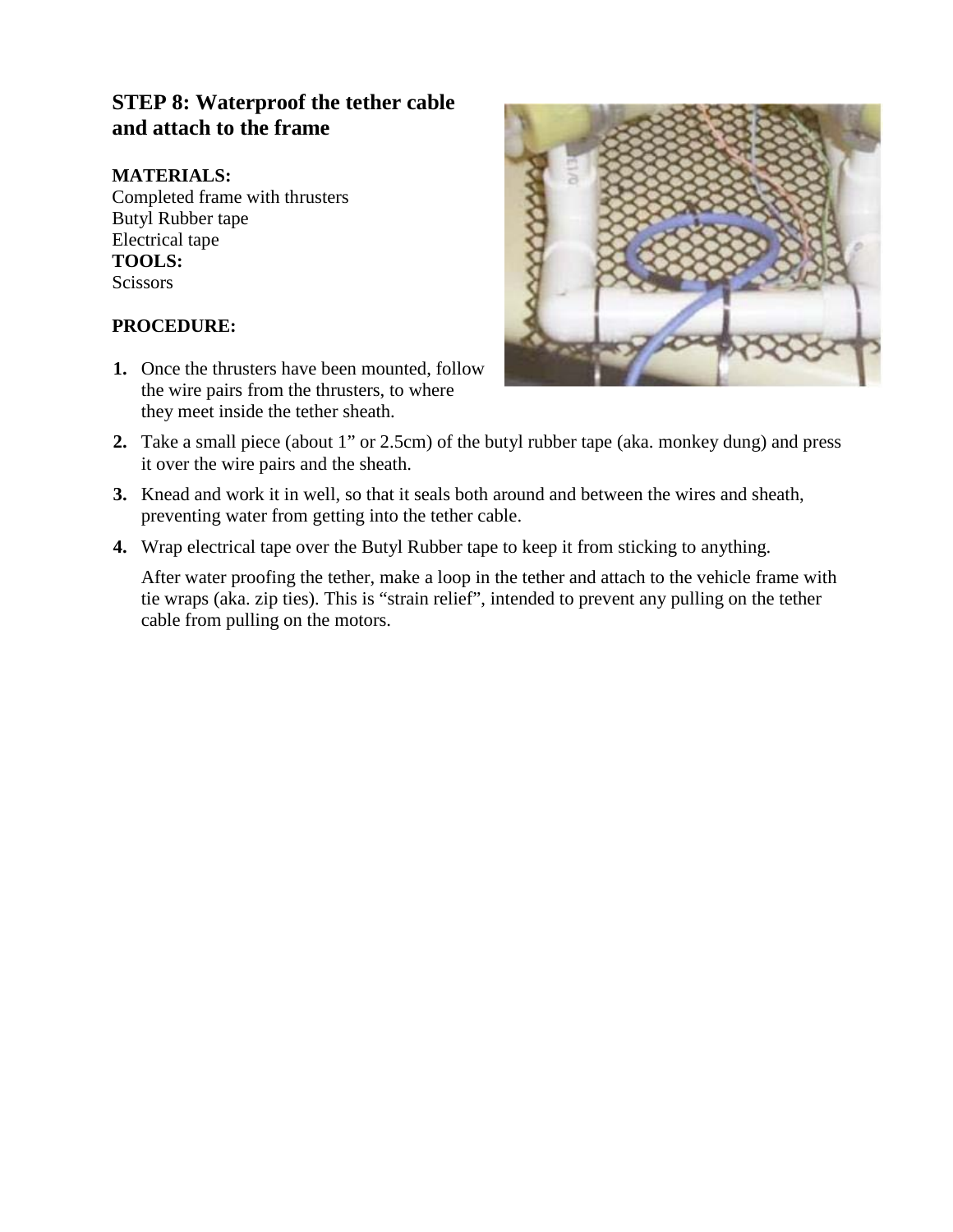# **UNIT 3 ASSEMBLY OF SUBSYSTEM THREE: THE CONTROL BOX**



# **STEP 1: Identify and inventory the parts for your control box**

A SeaSwitch kit for the control box should contain the following parts. They are used in the order shown.

- 1. Box and Cover (bone)
- 2. Printed Circuit Board (PCB) (blue)
- 3. Fuse socket (black)
- 4. Two Push button switches (red)
- 5. Two Toggle Switches (red or green)
- 6. Two Switch retaining nuts (silver)
- 7. Cat5 Cable socket (black)
- 8. Fuse (brown, round or rectangular)
- 9. Four PCB screws (silver)
- 10. Four Cover screws (black)
- 11. Two Push Button caps (red or black)
- 12. Cat5 Cable plug (clear)

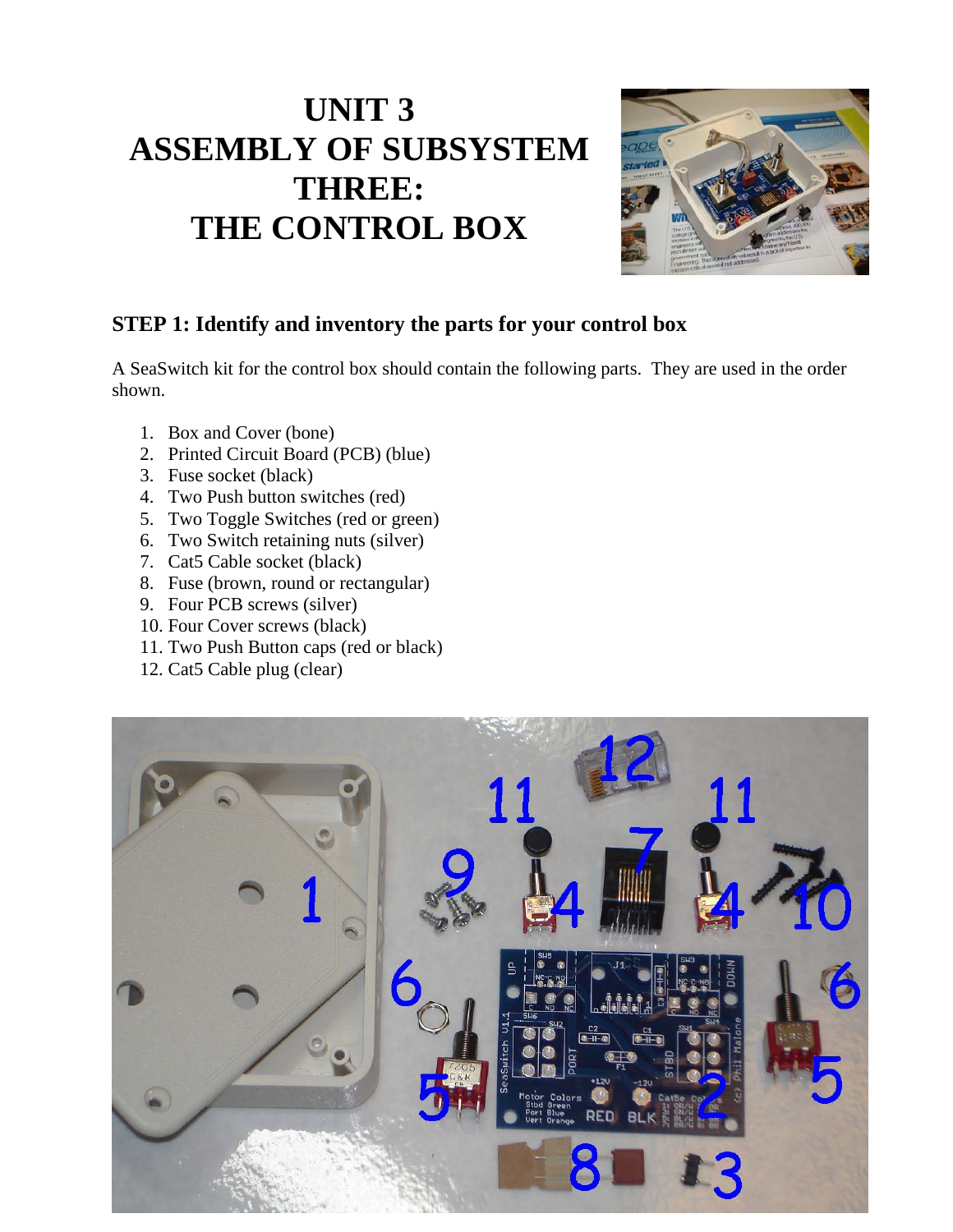It's important to follow the correct order when adding components to the PCB; otherwise it will be difficult to hold them in place while soldering. Use the sequence below for the easiest assembly. Remember, ALL the parts go on the side of the PCB with the white writing. If you look closely on the back of the board there is a message to help you remember.

# **STEP 2: Solder the fuse socket on the printed circuit board**



.

This is the smallest part, and it goes on first, in the middle of the board. The location is labeled F1. Put the socket pins in the two holes, and flip the board over while holding the socket in place.

Solder the pins into the holes using minimal solder to avoid blobs. Take care not to bridge any pins or pads with excess solder.

# **STEP 3: Solder the push buttons on the printed circuit board**



The two push button switches are snapped into their holes at the top of the board. Flip the board over and make sure the PCB is pressed FLAT on the switches while you are soldering these in. If the switches aren't down FLAT, the board won't fit in the box properly.

# **STEP 4: Solder the toggle switches to the printed circuit board**



Your two toggle switches may look different than in this picture (they may have green cases) but they will operate the same. The switches must be firmly down and completely vertical when soldered. The best way to ensure this is to drop the box cover over the switches, and screw on the retaining nuts. This will ensure they will line up properly for final assembly.

# **STEP 5: Solder the tether socket to the printed circuit board**



The final component is the socket for the tether. When attaching this to the board, insert the metal pins in the holes **first**, and then snap in the plastic retaining clips. Once the connector is in place, verify that all the pins are through the holes BEFORE soldering.

This part has the closest pin spacing on the board, so take care not to use excess solder because it will cause the pins to short to each other. Remove any excess solder with a clean soldering iron tip.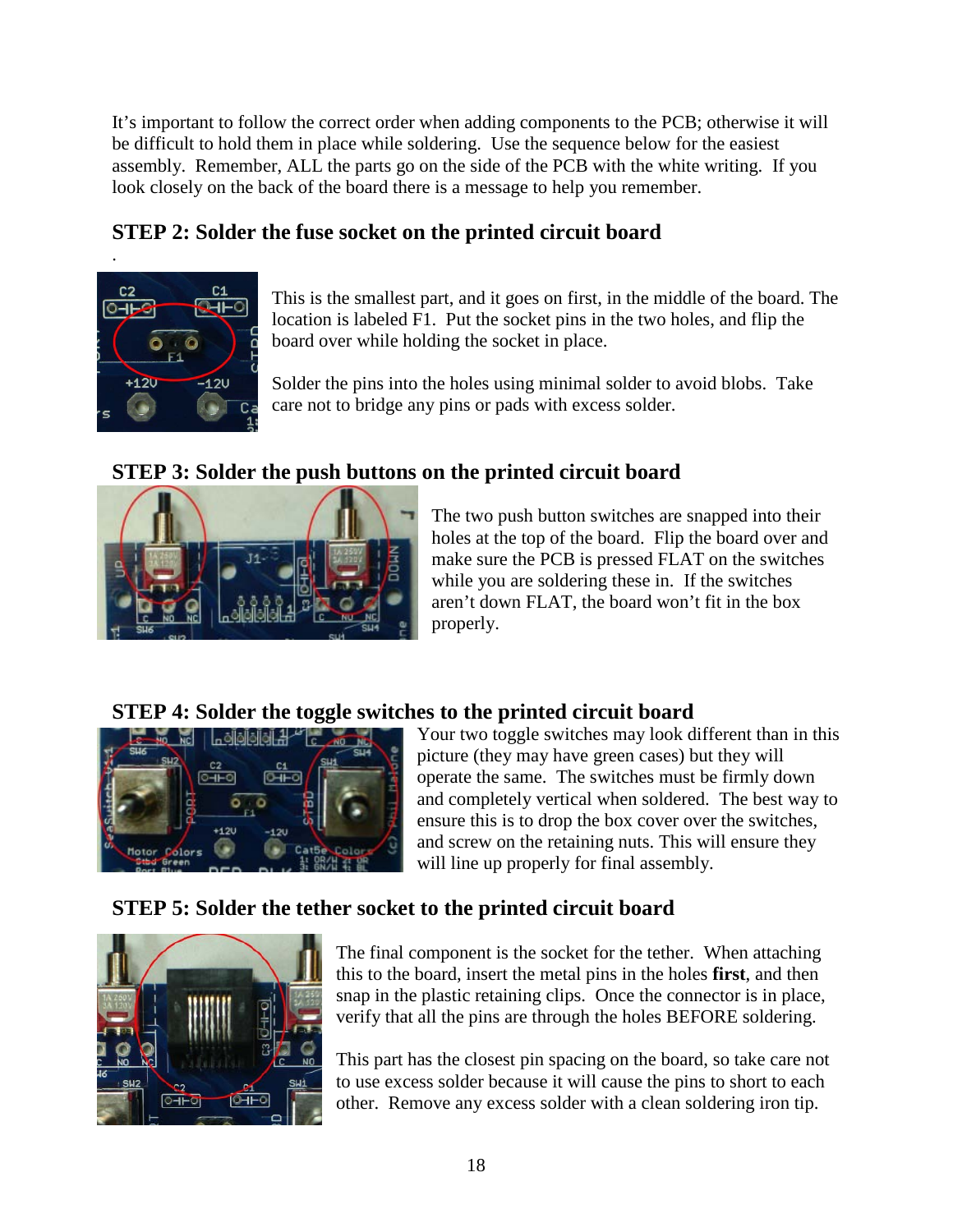# **STEP 6: Solder the power cable to the printed circuit board and mount the fuse**

The only soldering remaining on the PCB is the power cable. **BEFORE attaching the cable, pass it through the middle hole in the box cover and tie a knot in it about two inches from**  the end. Separate the individual wires from each other at the box end, and strip off about 1/4" of insulation. Twist each wire's the metal strands to hold them together.



Identify the Positive wire (it may be ridged, or have copper colored wire), and pass it through the hole labeled  $+12V$  (RED). Fold it over to hold it in place. Do the same with the other wire through the –12V (BLK) hole. Flip the PCB over, and solder the wires firmly in place. Make sure there aren't any stray wire strands that may touch and short out. Trim off any excess wire on the boottom of the PCB.

The fuse is brown, but it may be round or rectangular . If need be, trim the wires down to  $\frac{1}{4}$ " long. Firmly press the wires into the fuse socket you installed earlier. It should snap in place. Give it a firm tug to make sure it's secure.

If you haven't attached the Alligator clips to the other end of the power cable, you should probably do it now.

# **STEP 7: Attach the alligator clips to the power cable**

- **1.** On the "free" end of the power cord, carefully separate the two conductors for about 6" (15.2cm). This is best done by snipping the thin web of plastic between the wires with a small pair of scissors, or a pair of fine wire cutters. Be careful not to nick the insulation on the conductors.
- **2.** Strip 1" (2.5cm) of insulation off of the ends of each of the wires. Twist the conductor strands to prevent fraying and breaking.
- **3.** Slide the red alligator clip sleeve onto the positive wire on the 6-inch end of the power cord and slide the black alligator clip sleeve onto the negative side of same end of power cord.
- **4.** Attach alligator clips to positive (+) and negative (-) ends of the power cord where the sleeves are. Stick the wire in through the back of the clip, and up through the hole near the screw. Loosen the screw and wrap the wire around it CLOCKWISE. Tighten the screw. Solder the connection.
- **5.** Push the sleeves down over the alligator clips, using the rubber end of the wire cutters to keep the alligator clip open.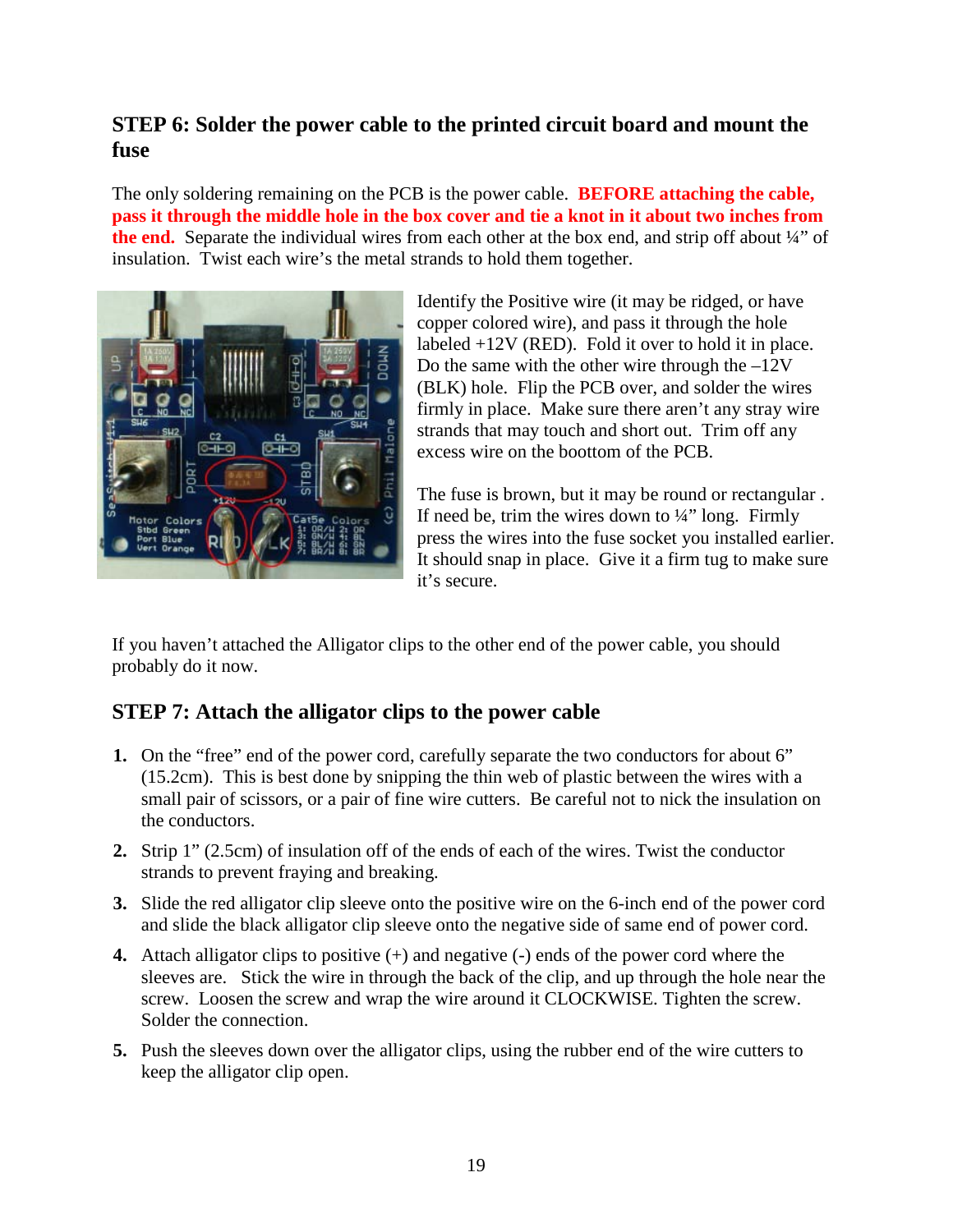# **Step 8: Circuit Testing**

Now is a great time to test the control board for short circuits. If you do it now, you don't have to remove the PCB from the box if there is a problem. It's also easy to flip the board over now, and just plain LOOK for short circuits. Try to find any solder joints that are blobby, and have bridged (joined) two nearby solder pads. Look at every joint, and make sure that it's got clear space all around it.

Once you've passed the visual inspection, it's time for the Ohm Meter. This can tell you if there is a hidden short on the board. Shorts will cause the fuse to blow and will stop your ROV from flying. Switch the meter to measure resistance (ohms), and make sure you can tell the difference between a short circuit (zero ohms) and an open circuit (infinite resistance). Some meters have a "beep" to indicate a short circuit.



To test for shorts, connect your meter probes to the two alligator clips (red to red, black to black). **At no time should you get a low resistance reading (continuity)**.

Now, activate each of the four switches individually and in all combinations. Make sure there is no combination that makes a short circuit.

Once you are happy there are no shorts, use the four silver screws to mount the PCB in the control box. Next press fit the two button caps onto the push button switches, and finally attach the control box cover, using the four black screws.